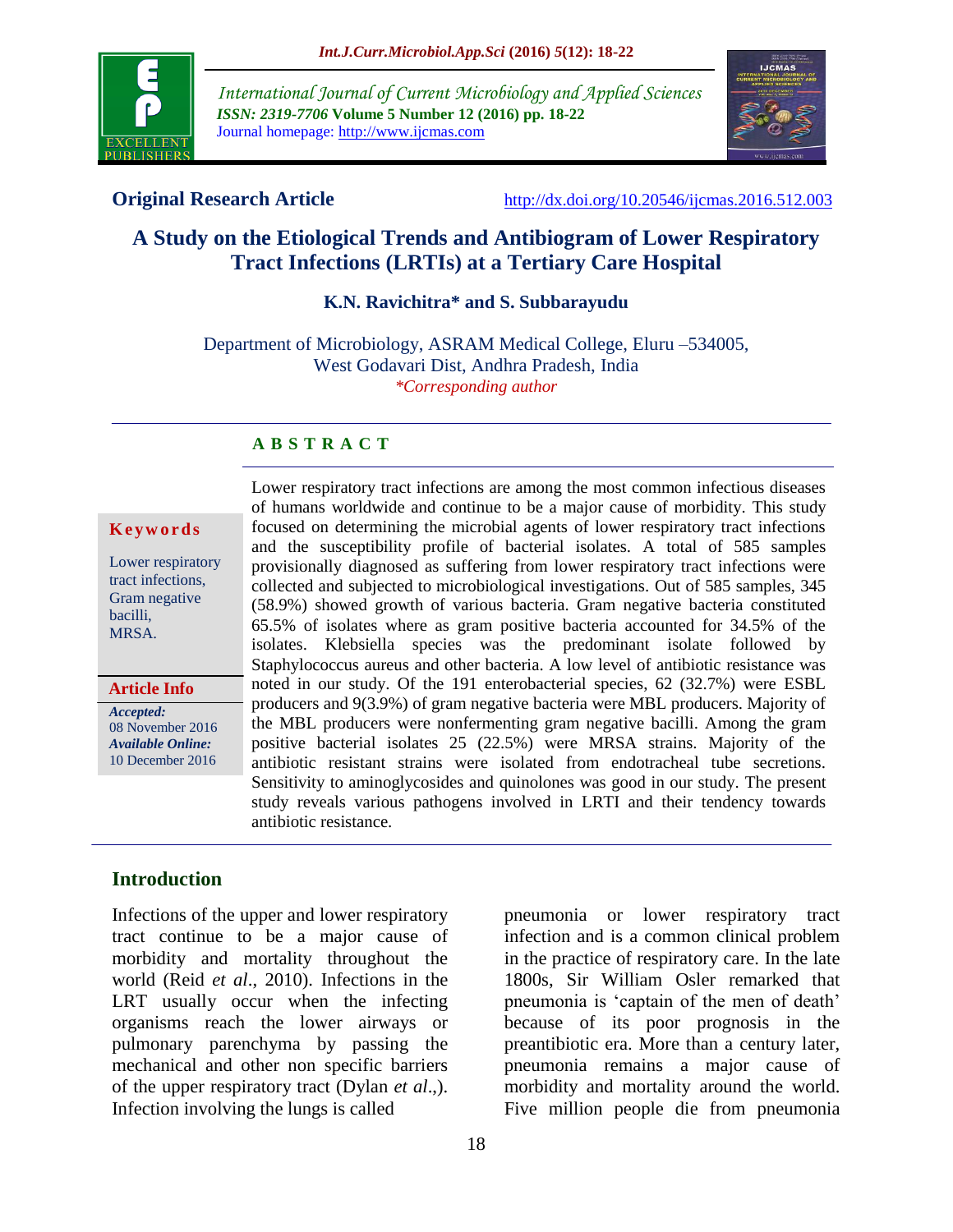worldwide each year. Pneumonia is the leading cause of death and the most common cause of infection–related mortality (Steven *et al*., 2009). Despite being the cause of significant morbidity and mortality, pneumonia is often misdiagnosed, mistreated, and underestimated.

Over the last decade or two, however patients presenting to the hospital have often been found to be infected with multidrugresistant (MDR) pathogens previously associated with hospital-acquired pneumonia. The potential involvement of these MDR pathogens has led to a revised classification system in which infection is categorized as either community-acquired pneumonia (CAP) or health care–associated pneumonia (HCAP), with subcategories of HCAP including hospital-acquired pneumonia (HAP) and ventilator-associated pneumonia (VAP) (Lionel, 2012). It is the second most common hospital acquired infection and leading cause of hospital acquired infection associated death.

The etiological agents of LRTIs vary from area to area and from time to time. Rapid diagnosis of the causative agent of respiratory tract infections is crucial in reducing morbidity and avoiding excessive and inappropriate antibiotic use which promotes the development of antimicrobial resistance. This study was undertaken to know the etiology and antimicrobial susceptibility pattern of LRTIs in our area.

#### **Materials and Methods**

This is a prospective study conducted over a period of 12 months from jan 2014 to dec 2014 at Department of Microbiology in a tertiary care teaching hospital. A total of 585 samples were collected from both inpatients and out patients, of all age groups and both sexes diagnosed provisionally as suffering

from lower respiratory tract infections. Samples included 372 sputum, 49 bronchial wash, 101 endotracheal tube secretions and 63 pleural fluid. Samples were collected aseptically into well labeled sterile wide mouthed containers with screw caps and transported to the laboratory without delay.

# **Bacteriology**

Films were made from the specimens and stained by Gram's method. Gram stain with < 10 squamous epithelial cells and > 25 leucocytes / low power field (100 x magnifications) was subjected to cultural examination (Lionel *et al*., 2012).

Each sample was inoculated on blood, chocolate and MacConkey agar plates. The plates were incubated at 37 °C for 24–48 hours. Emergent colonies were identified using standard methods (Elmer *et al*., 2006; Patricia *et al*., 2014).

# **Antibiotic sensitivity testing**

Susceptibility tests were performed on all the bacterial isolates on Muller-Hinton agar by Kirby-Bauer disc diffusion according to CLSI guidelines. The commercial available antibiotic discs used for the study are Ceftriaxone, Ceftazidime, Azithromycin, Amikacin, Ofloxacin, Amoxyclav, cotrimoxazole, Vancomycin, Imipenem, Tobramycin, Piperacillin. Methicillin resistance was detected using Cefoxitin 30 µg disc according to CLSI guidelines

## **Extended spectrum beta lactamase (ESBL) detection**

Was done by double disc diffusion method using Cefotaxime 30 µg/disc and Cefotaxime and Clavulanate 30/10 µg disc were used according to CLSI guidelines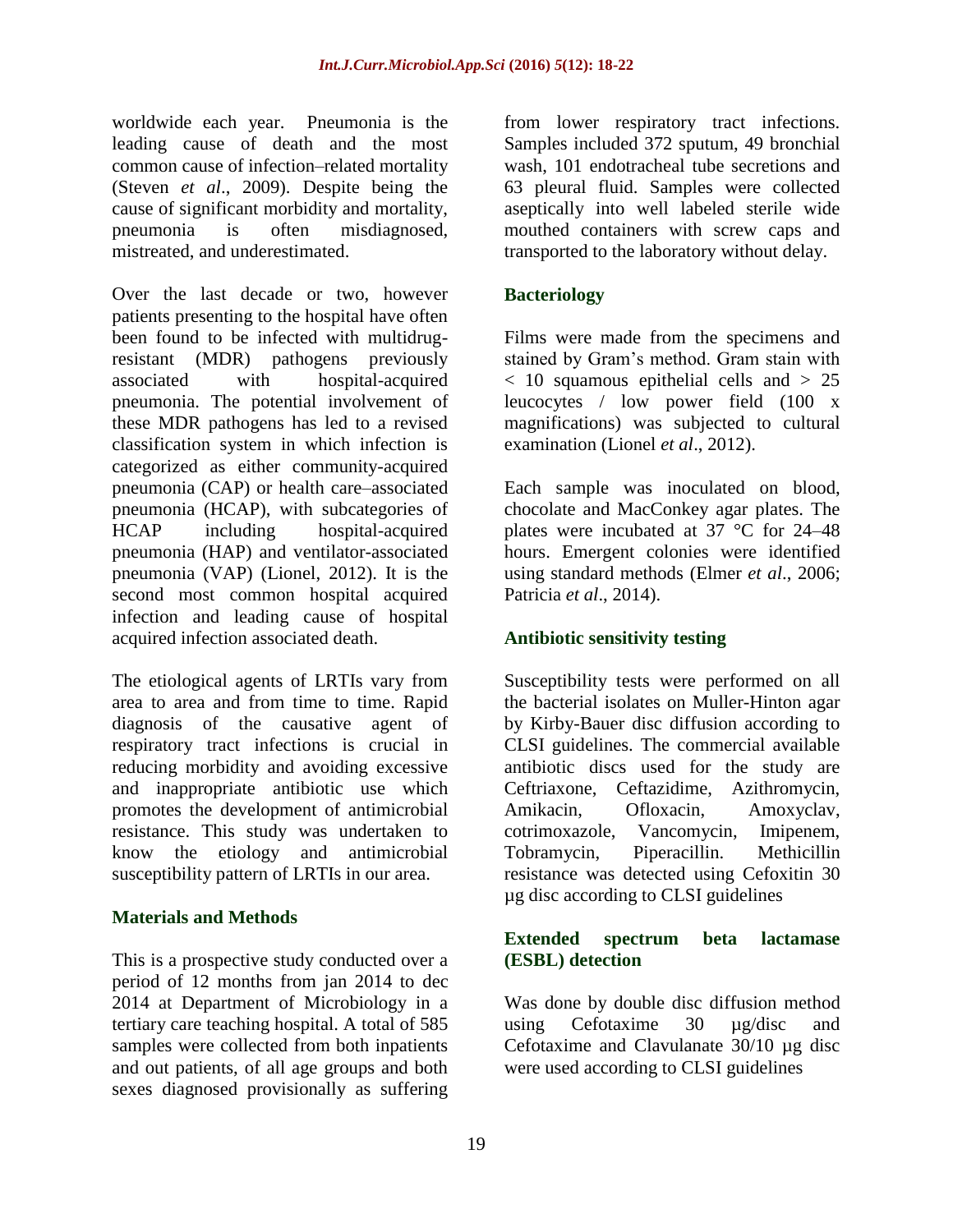## **Metallobeta-lactamase detection (MBL)**

Modified Hodge Test (MHT) was performed for detection of MBL

## **Results and Discussion**

Out of the 585 samples processed, 372 were sputum, 101 endotracheal aspirates, 49 bronchial wash and 63 were pleural fluid. Of the samples tested majority 429 (73.3%) were inpatients and 156 (26.7%) were outpatients. Of the samples processed 345 (58.9%) showed growth of various bacteria. Distribution of the samples and their positivity is shown in the table-1

Isolation of gram negative bacteria was more frequent (65.5%) than the gram positive organisms culture positivity was more in inpatients 77.9% in comparison to

the outpatients 22%. Klebsiella species was the predominant isolate recovered followed by *Staphylococcus aureus*, Coagulase Negative *Staphylococci, Pseudomonas species, Escherichia coli, Enterococci, Acinetobacter* and other enterobacterial species like *Proteus*, *Citrobacter*. *Klebsiella* species was the predominant gram negative organism and staphylococcus aureus was the predominant gram positive organism isolated. Among gram negative organisms enterobacteriaceae family predominated with 191 isolates (55.4%) and non fermenters constituted 35(10.1%) of the isolates. Of the 191 enterobacterial species, 62 (32.7%) were ESBL producers. Majority of the ESBL producers were the isolates from endotracheal tube secretions. 9(3.9%) of gram negative bacteria were MBL producers. Majority of the MBL producers were nonfermenting gram negative bacilli.

## **Table.1** Distribution and positivity of the samples

| <b>Samples</b>            | <b>Total no</b> | No of positives | % of positives |
|---------------------------|-----------------|-----------------|----------------|
| <b>Sputum</b>             | 372             | 207             | 55.7           |
| <b>Bronchial wash</b>     | 49              | 30              |                |
| <b>ET</b> tube secretions | 101             |                 | 90.1           |
| <b>Pleural fluid</b>      | 63              |                 | 26.9           |

| <b>Antibiotics</b>  | Klebsiella | Staphylococcus aureus | <b>CONS</b> | <b>Pseudomonas</b> |
|---------------------|------------|-----------------------|-------------|--------------------|
|                     | $S\%$      | $S\%$                 | $S\%$       | $S\%$              |
| <b>Ceftriaxone</b>  | 79.9       | 78.1                  | 86.8        | 58.1               |
| <b>Ceftazidime</b>  | 70.4%      | 72.6                  | 76.3        | 83.9               |
| Azithromycin        |            | 63.0                  | 68.4        |                    |
| Amikacin            | 85.5%      | 65.8                  | 71.1        | 80.6               |
| <b>Ofloxacin</b>    | 75.5%      | 94.5                  | 73.7        | 77.4               |
| Amoxyclav           | 66.0       | 72.6                  | 55.3        |                    |
| Cotriamoxazole      | 66.7       |                       |             |                    |
| <b>Vancomycin</b>   |            | 87.7                  | 84.2        |                    |
| <b>Imipenem</b>     | 84.9       |                       |             | 83.9               |
| <b>Tobramycin</b>   |            |                       |             | 64.5               |
| <b>Piperacillin</b> |            |                       |             | 74.2               |

#### **Table.2** Sensitivity of the isolates to commonly used antibiotics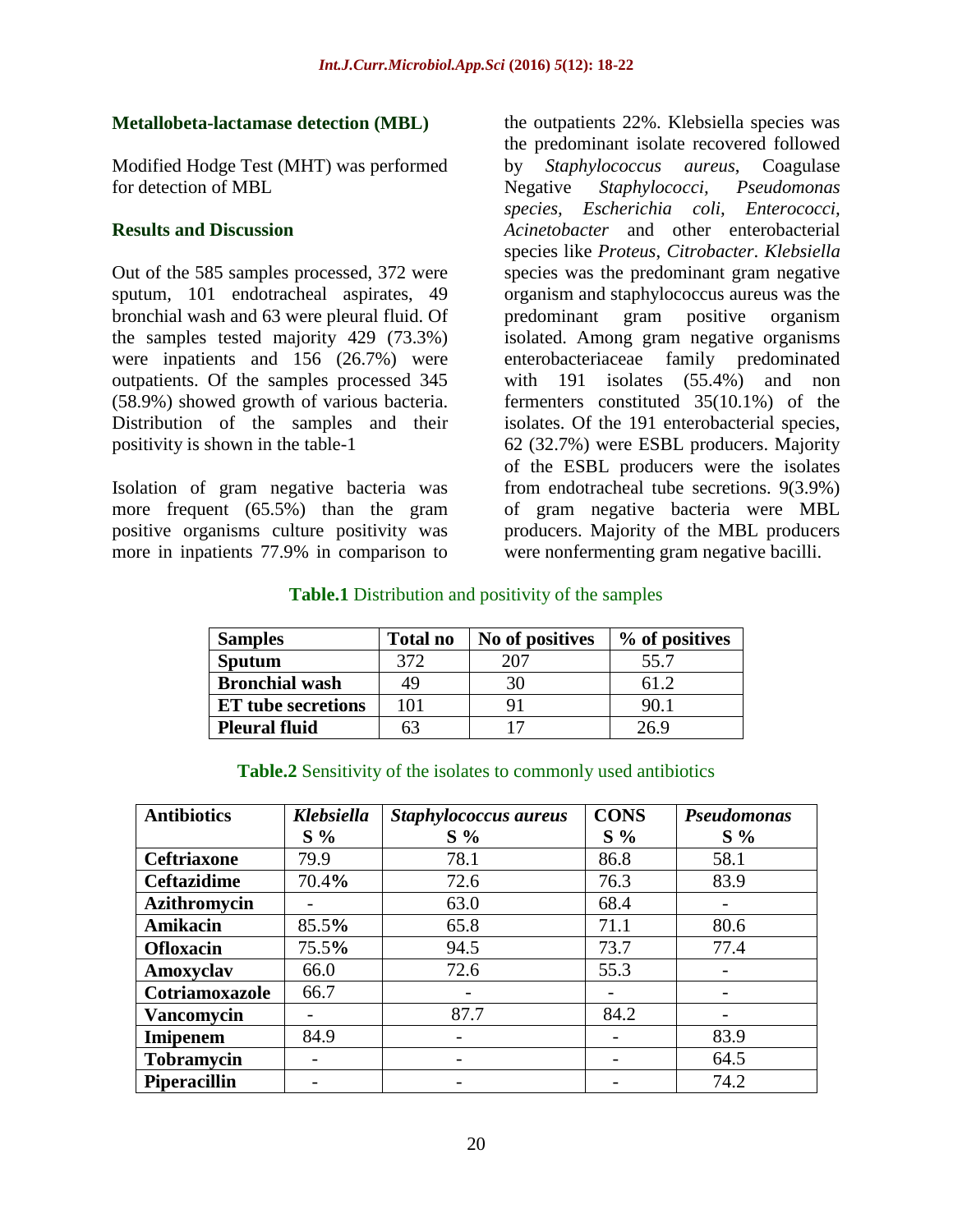



Among the gram positive bacterial isolates 25 (22.5%) were MRSA strains. Of them 20 isolates belonged to Staphylococcus aureus and 5 isolates to Coagulase negative staphylococci. The antimicrobial susceptibility profile of bacterial isolates is shown in tabe-2. Imipenem and amikacin were found to show greater activity against gram negative bacterial isolates where as vancomycin, amikacin, ofloxacin were effective against gram positive isolates.

The etiological agents of LRTIs vary from area to area and from time to time. Management of LRTIs is a challenge due to the emergence of multi drug resistance. In the present study 58.9% of samples showed growth of different bacteria which is consistent with the study conducted by Banerjee *et al*., 2014. Our study showed that infection rate with gram negative bacilli (65.5%) was higher than that of gram positive cocci (34.5%) which is in accordance with a study conducted by Ruoxi *et al*., (2014) Our study showed Klebsiella species accounting for 46.1% of all the isolates was the predominant organism

isolated followed by Staphylococcus aureus which is similar to the study conducted by Supriya panda *et al.,* and [Christopher Aye](http://www.ncbi.nlm.nih.gov/pubmed/?term=Egbe%20CA%5Bauth%5D)  [Egbe](http://www.ncbi.nlm.nih.gov/pubmed/?term=Egbe%20CA%5Bauth%5D) *et al*., (2011) MRSA strains in our study was 22.5% which is slightly higher than that reported by Ramana *et al*., (2014) ESBL producers in our study was 32.7% which is slightly higher than that reported by Tripathi puri *et al*., MBL producers in our study was 3.9% similar to the study conducted by Mishra Acharya *et al*., (2012). Our study also showed that majority of the resistant strains were from ET tube secretions similar to one indicated by Navaneeth *et al*., (2002). Present study showed susceptibility to aminoglycosides and fluroquinolones was good when compared to other drugs tested.

We conclude that gram negative bacilli were the predominant isolates of lower respiratory tract infection with Klebsiella species as the common isolate. Occurrence of ESBL's, MBLs, MRSA producing bacteria though low in our study, is a cause of concern. This study showed that isolates from ET tube secretions were found to be more drug